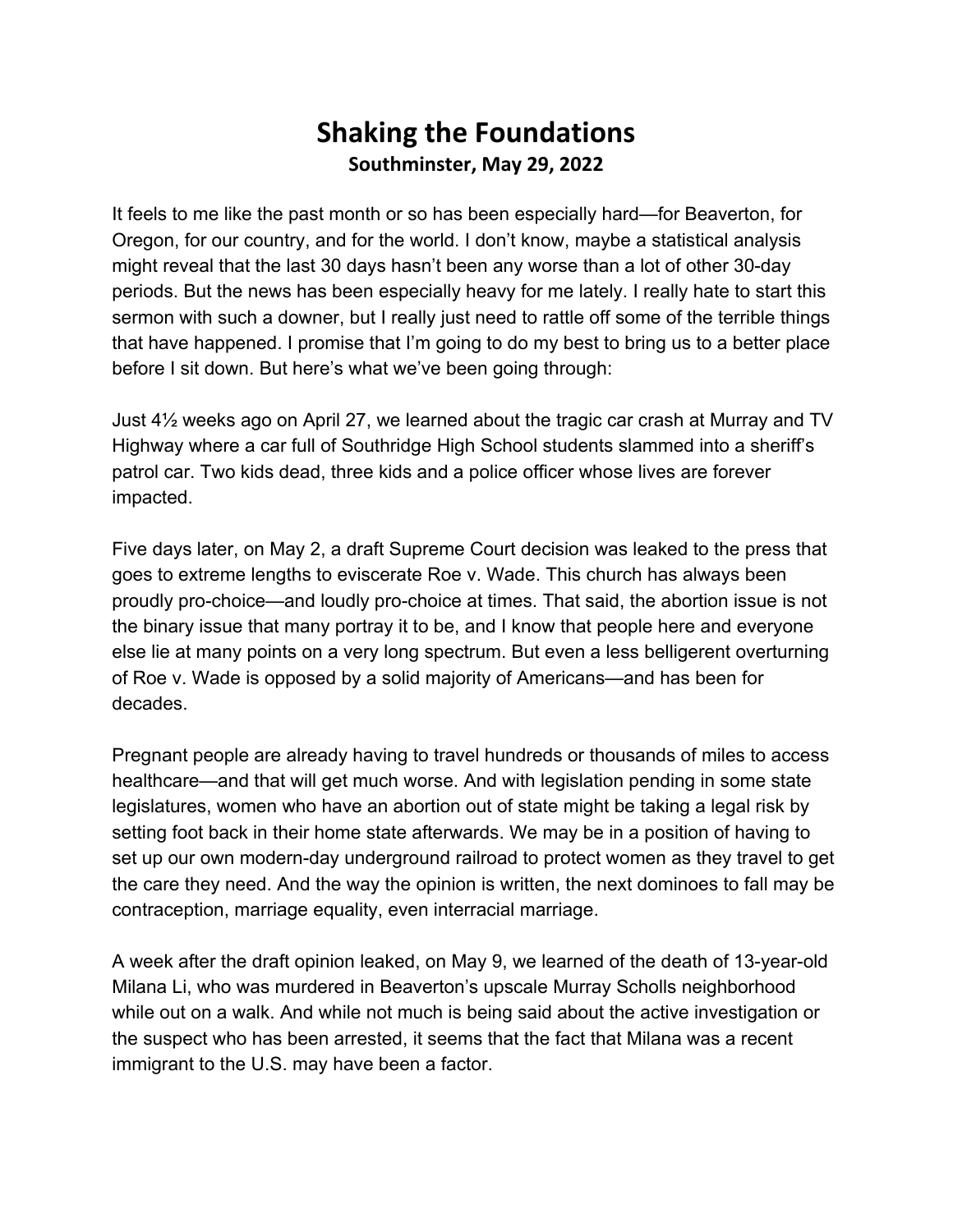Five days after that, May 14, we had the mass shooting at the Tops supermarket in a tight-knit Black neighborhood in Buffalo, New York. Ten people were killed and three injured. The perpetrator posted extensively on social media, and we quickly learned that he targeted Buffalo's East Side because it had the largest concentration of Black people with a few hours' drive of where he lived. And he chose a supermarket because he thought that would be the best location to instill terror in the Black community and cause them to live in fear. The hatred is chilling.

The very next day, May 15, a gunman opened fire during a church luncheon at the Irvine Taiwanese Presbyterian Church, a congregation that meets at the Geneva Presbyterian Church of Laguna Woods, California—a part of our Presbyterian Church (USA). One person dead, five injured. It could have been much worse if not for several courageous church members who subdued and hogtied the gunman until police could arrive. Although the perpetrator was Asian and spoke with church members in the Taiwanese HAA-kee-uhn language, it seems that he acted out of hatred for Taiwan and the Taiwanese community.

Two days later, May 17, we had primary elections here in Oregon, and once again Clackamas County is having problems. This is the county where an election worker was caught in 2012 filling in Republican candidates on ballots where the voter had left a race blank. It seems clear that part of what is going on over there is incompetence, but there may be a corruption element as well. The consequence is that Oregon, which has among the highest voter turnout and fewest election problems of any state, now has a public perception problem about the integrity of elections.

Three days after that, May 20, I saw a news article that deeply disturbed me. Zander Moricz, the first openly gay senior class president of Pine View School for the Gifted in Osprey, Florida, was preparing his commencement address. But his principal warned that his mic would be cut if he mentioned his LGBTQ+ identity. Florida is where the governor recently signed the "don't say gay" bill that puts LGBTQ+ teachers in permanent risk of legal liability, along with any teacher who mentions the existence of any kind of queer identity or relationship. He said that it made the last week of his senior year the worst week of his life. The bigotry has moved from whispers to out in the open in so many places.

Four days after that, this past Tuesday, May 24, another mass shooting at Robb Elementary School in Uvalde, Texas. Uvalde is not on any of my well-beaten paths in Texas, but I have driven through there several times over the years, and I have family in nearby San Antonio and Austin. 19 fourth graders and two teachers dead, along with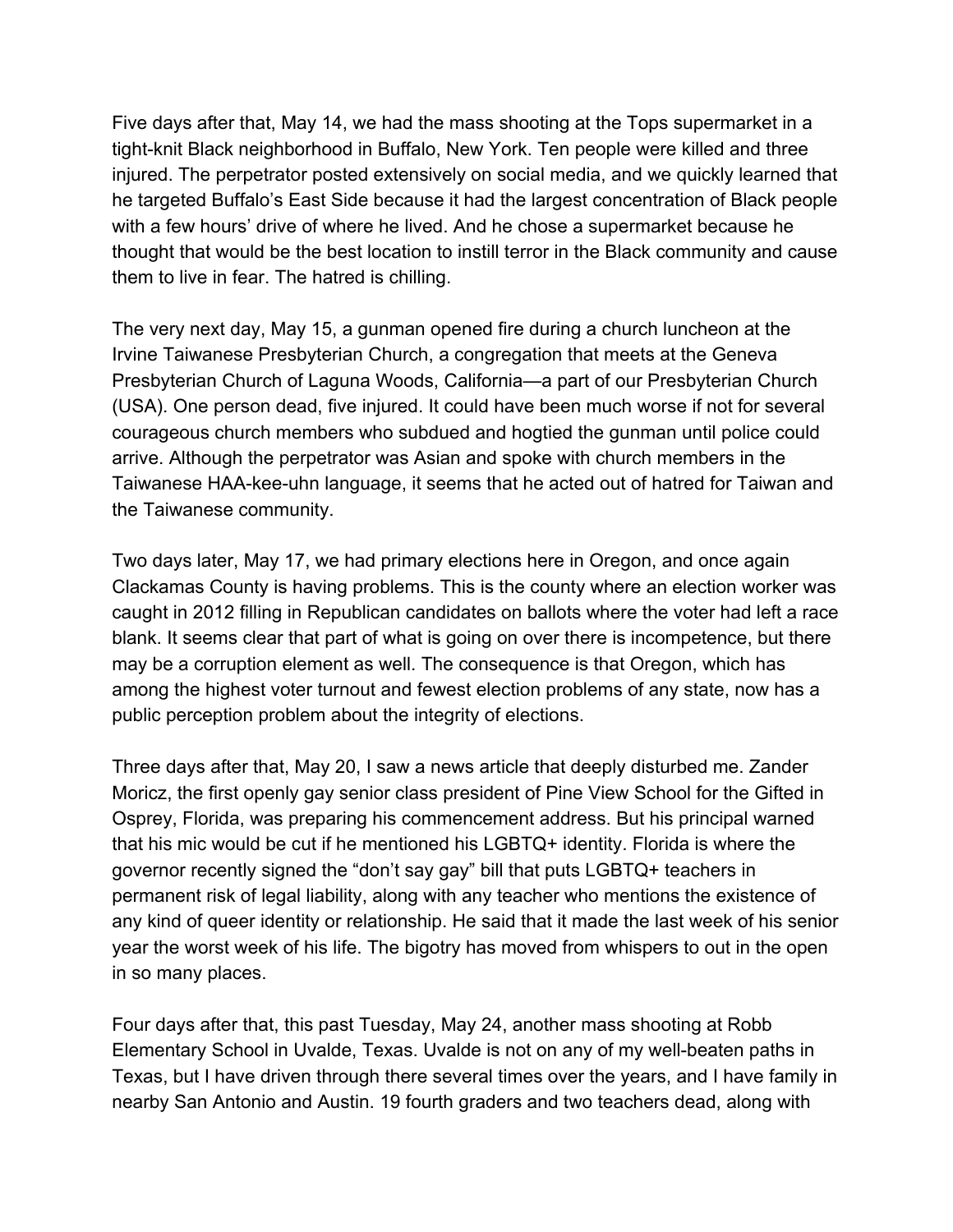the shooter. 18 injured, including the shooter's grandmother at home. So devastating in every way. Such an obvious repudiation of the thesis that "the only way to beat a bad guy with a gun is with a good guy with a gun."

Three days after that, this past Friday, I got an email that my kids have a lockdown drill this week at school. It was prescheduled and didn't have anything to do with the Uvalde incident, and they've had several of those this year. I'm just beyond words.

Of course, all these events occurred against the backdrop of the war in Ukraine, started by a totally unjustified invasion by an authoritarian tyrant against a democratic nation that was just starting to find its way. Because of the surprising bravery and smart strategy by the Ukrainians, the war is not over. Unfortunately, it is settling into a slog that is probably not going to end for many months or years, costing the world billions in weapons supplies and humanitarian assistance—not to mention the future cost of rebuilding the country. And the loss of Ukrainian and Russian grain and other commodities from the world markets is probably going to result in a grave food shortage in parts of Africa and Asia. I pray that this doesn't result in mass starvation this summer.

I am really sorry to spend so much time on such a depressing litany of current events, but that's where my heart has been.

Back a couple months ago when Scott first asked me to preach today, I looked at the lectionary texts for this date and saw the fascinating tale of the earthquake that demonstrated that Paul had the power to escape his captors.

It's typical for the book of Acts, which is the epitome of "accentuate the positive, eliminate the negative" in the way the narrative is constructed. It all starts when Paul and Silas are just trying to help someone who is tormented.

But sometimes you get in trouble for helping someone if doing so winds up reducing financial profits for someone who probably would get by just fine without those profits. So they drag Paul and Silas to the marketplace—the equivalent of taking them to court. And notice the gaslighting here: The accusation is not that they have devalued this property of ours. Rather, they say "These Jews are advocating unlawful customs!" Yeah, right. Purity of local customs was totally their motivation. And the mention of the fact that they're Jews is just incidental. Paul and Silas are thrown in jail because their accusers have the power to do it.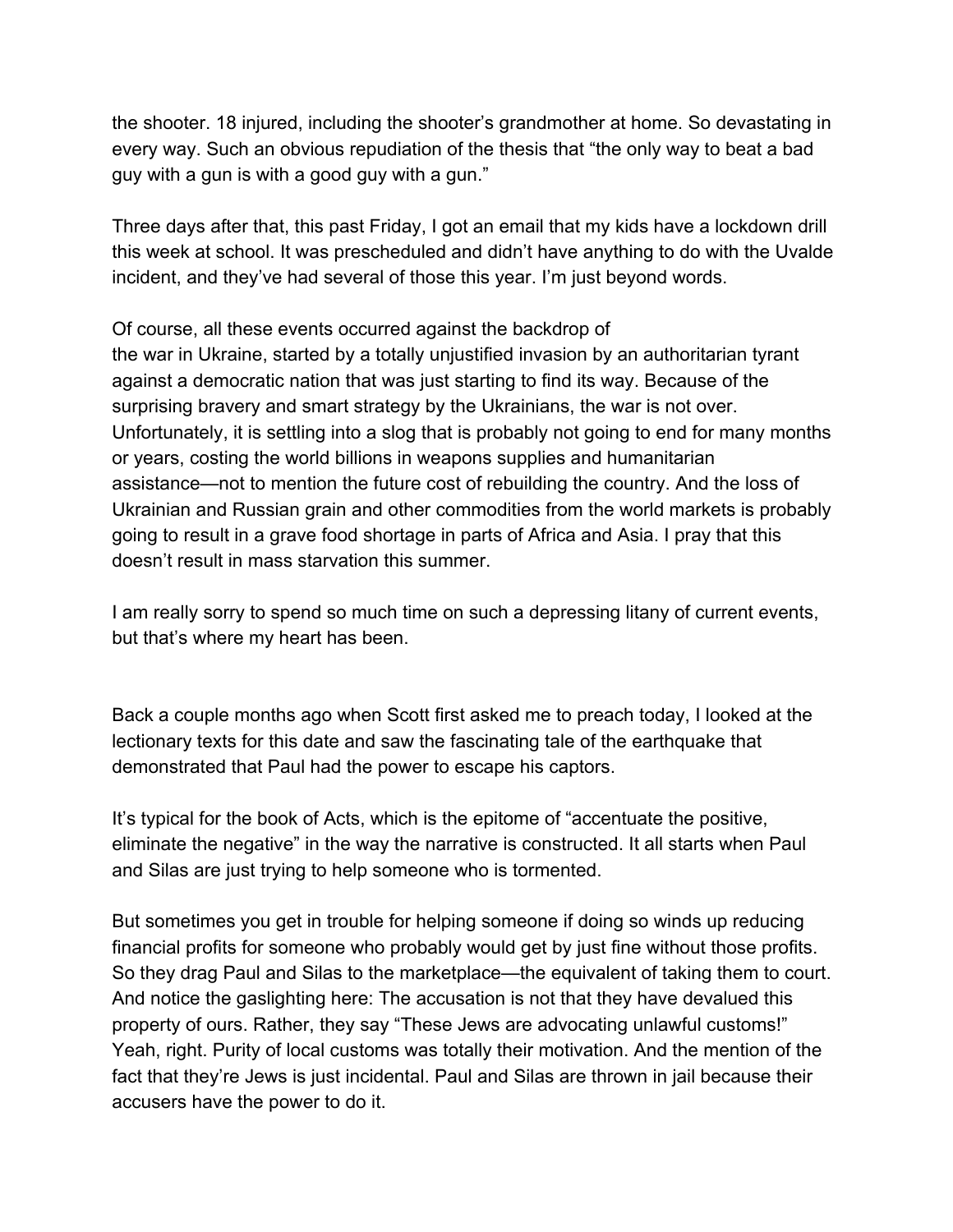And that night, the foundations were shaken. It's an external force. It's the creaking of the arc of the moral universe. As Dr. King famously said, the arc of the moral universe is long, but it bends toward justice.

The book of Acts is full of miraculous stories like this. If you read the book by itself, you would get the impression that a significant percentage of the Roman world had accepted Christianity by the end. In reality, the immediate impact was much smaller.

Yet here we are today, 2,000 years later, sitting in a Christian church. There *was* an impact back then, even if it wouldn't have been that visible if we had been reporters on the ground at the time.

Shaking the foundations. It's happening all around us. The NRA's convention in Houston this weekend had more protestors outside than delegates inside.

Shaking the foundations. It's happening all around us. Ove the past month, I have seen more testimonials on social media from people who have had abortions in the past than I remember seeing before. This is good, because even though one in four women has had an abortion, a majority of Americans don't know anyone whom they know to have had an abortion. That's how support for marriage equality increased steadily by two percentage points per year for 20 years. Nate Silver analyzed the polls, and determined that half of each increase can be explained by old people dying off and young people replacing them in the electorate. The other half is explained by increases in the percentage of people who say they know someone who is LGBTQ+ personally. So a critical mass of people coming out was key to the shift in public opinion, and this will help with abortion too.

Shaking the foundations. It's happening all around us. When the time came for Zander Moricz to give his commencement address, you know what he did? He used his curly hair as a metaphor for his LGBTQ+ identity. He said, "I used to hate my curls. I spent mornings and nights embarrassed by them, trying to desperately straighten this part of who I am. But the daily damage of trying to fix myself became too much to endure. There are going to be so many kids with curly hair who need a community like Pine View and they will not have one. Instead, they will try to fix themselves so they can exist in Florida's humid climate." He got his message across, and got a standing ovation from his classmates.